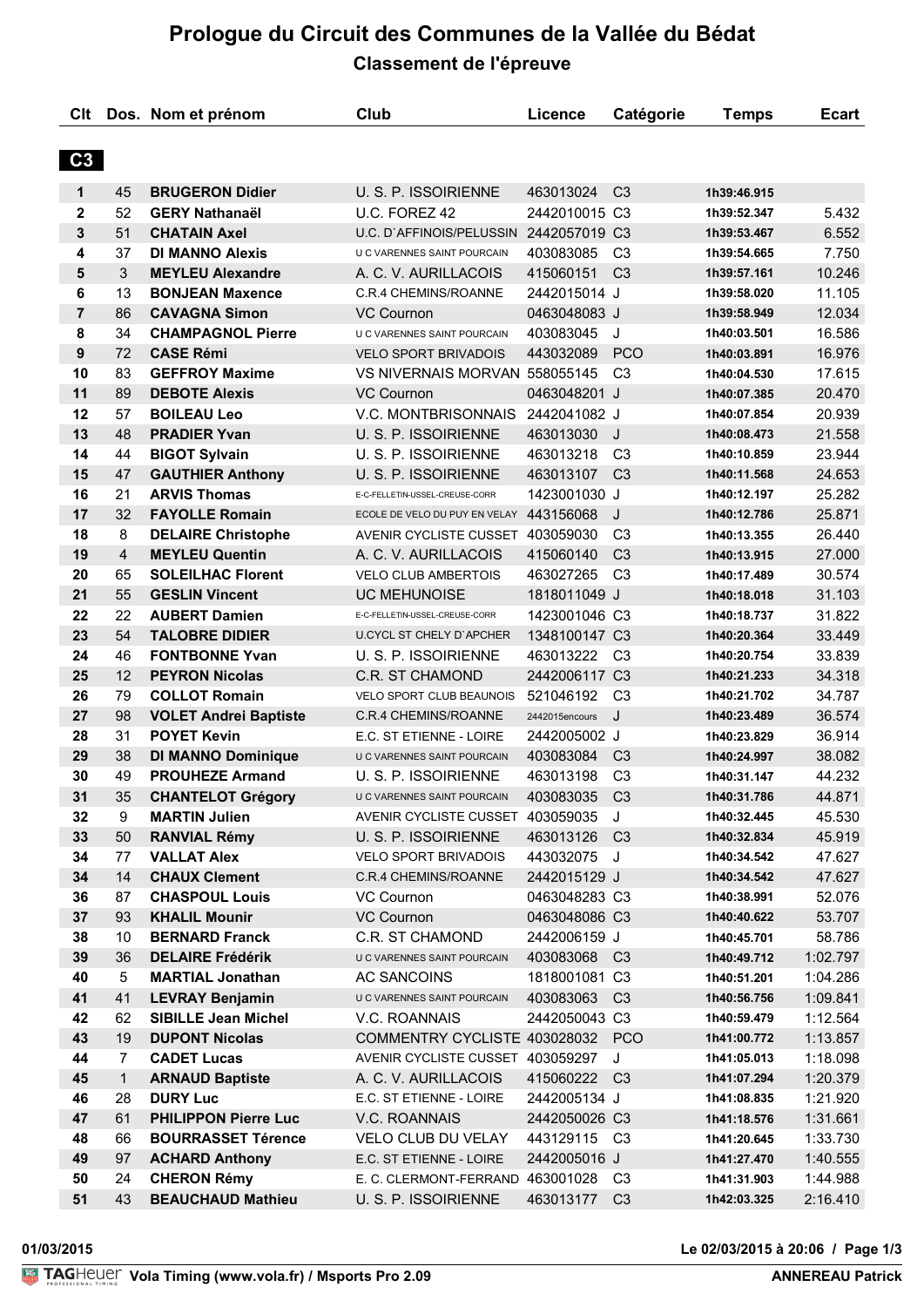## **Prologue du Circuit des Communes de la Vallée du Bédat Classement de l'épreuve**

| Clt |                | Dos. Nom et prénom        | Club                               | Licence        | Catégorie      | <b>Temps</b> | <b>Ecart</b> |
|-----|----------------|---------------------------|------------------------------------|----------------|----------------|--------------|--------------|
| 52  | 96             | <b>ENJALBERT Pierre</b>   | A. C. V. AURILLACOIS               | 0415060087 C3  |                | 1h42:28.357  | 2:41.442     |
| 53  | 90             | <b>FRAISE Rémi</b>        | VC Cournon                         | 0463048037 C3  |                | 1h43:00.946  | 3:14.031     |
| 54  | 20             | <b>MENANT Théo</b>        | <b>CREUSE OXYGENE</b>              | 1423029013 J   |                | 1h44:32.348  | 4:45.433     |
| 55  | 30             | <b>FOUILLOUX Thibaut</b>  | E.C. ST ETIENNE - LOIRE            | 2442005552 J   |                | 1h45:12.361  | 5:25.446     |
| 56  | 25             | <b>DELPLACE Guillaume</b> | E. C. CLERMONT-FERRAND             | 463001030      | C <sub>3</sub> | 1h45:17.811  | 5:30.896     |
| 57  | 29             | <b>FERNANDES Antoine</b>  | E.C. ST ETIENNE - LOIRE            | 2442005503 J   |                | 1h45:23.735  | 5:36.820     |
| 58  | 23             | <b>BOITEUX Vincent</b>    | E. C. CLERMONT-FERRAND 463001043   |                | C <sub>3</sub> | 1h45:26.268  | 5:39.353     |
| 59  | 73             | <b>FISCHER Yann</b>       | <b>VELO SPORT BRIVADOIS</b>        | 443032091      | <b>PCO</b>     | 1h45:33.517  | 5:46.602     |
| 60  | 99             | <b>FEVRE Pablo</b>        | <b>C.R.4 CHEMINS/ROANNE</b>        | 2442015389 J   |                | 1h45:39.027  | 5:52.112     |
| 61  | 76             | <b>VALENTE Antonio</b>    | <b>VELO SPORT BRIVADOIS</b>        | 443032153      | <b>PCO</b>     | 1h46:32.570  | 6:45.655     |
| 62  | 71             | <b>MATHIEU Kévin</b>      | <b>VELO CLUB MAURSOIS</b>          | 415029005      | C <sub>3</sub> | 1h46:45.592  | 6:58.677     |
| 63  | 59             | <b>BUTIN Robin</b>        | V.C. ROANNAIS                      | 2442050135 C3  |                | 1h47:24.613  | 7:37.698     |
| 64  | 53             | <b>PEYROT Eric</b>        | <b>U.CYCL ST CHELY D'APCHER</b>    | 1348100013 PCO |                | 1h48:03.768  | 8:16.853     |
| 65  | 95             | <b>ROLLAND Sébastien</b>  | <b>VC Cournon</b>                  | 0463048085 C3  |                | 1h49:11.830  | 9:24.915     |
| 66  | 78             | <b>VIRAT Arnaud</b>       | <b>VELO SPORT BRIVADOIS</b>        | 443032095      | C <sub>3</sub> | 1h49:48.318  | 10:01.403    |
| 67  | 64             | <b>SALINAS Jordan</b>     | <b>VC ROANNAIS</b>                 | 2442050098 C3  |                | 1h50:09.159  | 10:22.244    |
| 68  | 42             | <b>NURDIN Guillaume</b>   | <b>U C VARENNES SAINT POURCAIN</b> | 403083090      | C <sub>3</sub> | 1h50:12.523  | 10:25.608    |
| 69  | 94             | <b>PHALIP Simon</b>       | <b>VC Cournon</b>                  | 0463048046 C3  |                | 1h50:38.728  | 10:51.813    |
| 70  | 88             | <b>DA SILVA Florian</b>   | <b>VC Cournon</b>                  | 0463048326 J   |                | 1h51:16.839  | 11:29.924    |
| 71  | 69             | <b>GAGNE Florent</b>      | <b>VELO CLUB DU VELAY</b>          | 443129074      | C <sub>3</sub> | 1h54:19.014  | 14:32.099    |
| 72  | 40             | <b>LAREURE Pierre</b>     | U C VARENNES SAINT POURCAIN        | 403083028      | J              | 1h54:36.981  | 14:50.066    |
| 73  | $\overline{2}$ | <b>GOUBERT Kévin</b>      | A. C. V. AURILLACOIS               | 415060192      | C <sub>3</sub> | 1h54:44.550  | 14:57.635    |
| 74  | 58             | <b>CHAZAL Jimmy</b>       | V.C. MONTBRISONNAIS                | 2442041009 C3  |                | 1h54:51.481  | 15:04.566    |
| 75  | 84             | <b>PLANCHON Adrien</b>    | <b>XC 63</b>                       | 463150055      | J              | 1h55:06.404  | 15:19.489    |
| 76  | 27             | <b>BESSON Jean Maroun</b> | E.C. ST ETIENNE - LOIRE            | 2442005319 J   |                | 1h55:38.800  | 15:51.885    |
| 77  | 70             | <b>DUMAS Félix</b>        | <b>VELO CLUB MAURSOIS</b>          | 415029008      | C <sub>3</sub> | 1h55:54.503  | 16:07.588    |
| 78  | 85             | <b>SERIEYS Bertrand</b>   | <b>XC 63</b>                       | 463150028      | J              | 1h57:37.204  | 17:50.289    |
| 79  | 33             | <b>BOUTEILLER Nicolas</b> | U C VARENNES SAINT POURCAIN        | 403083091      | C <sub>3</sub> | 2h02:41.883  | 22:54.968    |
| 80  | 39             | <b>GRILLE Victor</b>      | U C VARENNES SAINT POURCAIN        | 403083027      | J              | 2h06:08.649  | 26:21.734    |
| 81  | 74             | <b>GIROND Alexandre</b>   | <b>VELO SPORT BRIVADOIS</b>        | 443032058      | C <sub>3</sub> | 2h28:37.512  | 48:50.597    |
| 82  | 67             | <b>DARNE Christophe</b>   | <b>VELO CLUB DU VELAY</b>          | 443129015      | C <sub>3</sub> | 2h28:41.254  | 48:54.339    |
| 83  | 6              | <b>BOURGEOT Pierre</b>    | AVENIR CYCLISTE CUSSET 403059133   |                | C <sub>3</sub> | 2h28:42.880  | 48:55.965    |

## **PASS**

| $\mathbf 1$    | 106 | <b>JAVELOT Lilian</b>       | UV Saint Eloi Les Mines              | 0463026018 PASS   |                    | 1h10:52.441 |        |
|----------------|-----|-----------------------------|--------------------------------------|-------------------|--------------------|-------------|--------|
| $\mathbf{2}$   | 117 | <b>DUMONT Olivier</b>       | TEAM CYCLISTE CHATEL-GUYON           | 463170022         | PCO D <sub>1</sub> | 1h10:58.886 | 6.445  |
| 3              | 135 | <b>GUERIN Thomas</b>        | <b>VELO CLUB DU VELAY</b>            | 443129114         | PCO <sub>D1</sub>  | 1h10:59.984 | 7.543  |
| 4              | 139 | <b>GUILLAUMONT Cyril</b>    | <b>VELO CLUB RIOMOIS</b>             | 463044025         | PCO <sub>D1</sub>  | 1h11:01.293 | 8.852  |
| 5              | 150 | <b>WATIER Mickael</b>       | VS Gerzatois                         | 463051028         | <b>PASS</b>        | 1h11:03.014 | 10.573 |
| 6              | 111 | <b>LABERNIA Alexis</b>      | VC Cournon                           | 0463048300 PASS   |                    | 1h11:05.134 | 12.693 |
| $\overline{7}$ | 124 | <b>LECOLE Remi</b>          | U. S. P. ISSOIRIENNE                 | 463013185         | PCO <sub>D1</sub>  | 1h11:06.667 | 14.226 |
| 8              | 108 | <b>LARGET Jean Francois</b> | UV Saint Eloi Les Mines              | 0463026303 PASS   |                    | 1h11:06.987 | 14.546 |
| 9              | 129 | <b>DUBESSET Frederic</b>    | V.C. ROANNAIS                        | 2442050177 PCO D1 |                    | 1h11:07.366 | 14.925 |
| 10             | 105 | <b>BAZIN Marjolaine</b>     | <b>FS Saint Hilaire Villefranche</b> | 2017118011 D 1    |                    | 1h11:08.165 | 15.724 |
| 11             | 138 | <b>ENTZMANN Frédéric</b>    | <b>VELO CLUB RIOMOIS</b>             | 463044044         | PCO <sub>D1</sub>  | 1h11:13.416 | 20.975 |
| 12             | 145 | <b>CRET Nicolas</b>         | VS Gerzatois                         |                   | <b>PASS</b>        | 1h11:13.856 | 21.415 |
| 13             | 146 | <b>DELCOURT Alain</b>       | <b>VS Gerzatois</b>                  | 463051006         | <b>PASS</b>        | 1h11:14.834 | 22.393 |
| 14             | 115 | <b>MARQUET Florian</b>      | E.C. ST ETIENNE - LOIRE              | 2442005050 PCO D2 |                    | 1h11:16.631 | 24.190 |
| 15             | 109 | <b>VOLDOIRE Anthony</b>     | VC Cournon                           | 0463048277 PASS   |                    | 1h11:17.110 | 24.669 |
| 16             | 131 | <b>GERENTON Frederic</b>    | V.C. ROANNAIS                        | 2442050021 PC D3  |                    | 1h11:18.358 | 25.917 |
| 17             | 137 | <b>CARLOT Rodrigue</b>      | <b>VELO CLUB RIOMOIS</b>             | 463044020         | PCO D <sub>1</sub> | 1h11:21.054 | 28.613 |
|                |     |                             |                                      |                   |                    |             |        |

#### **01/03/2015 Le 02/03/2015 à 20:06 / Page 2/3**